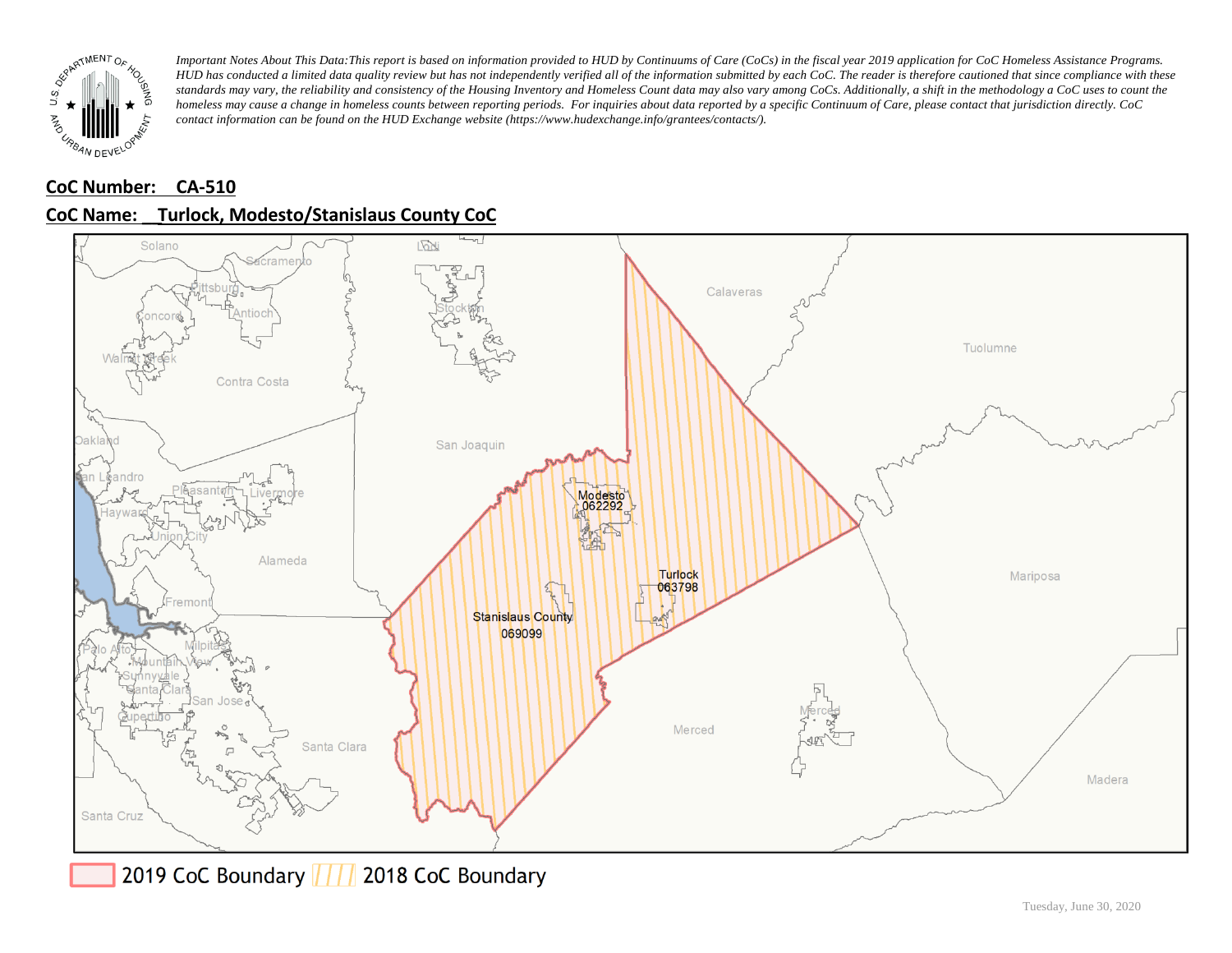

#### **CoC Number: CA-510**

#### **CoC Name: \_\_ Turlock, Modesto/Stanislaus County CoC**

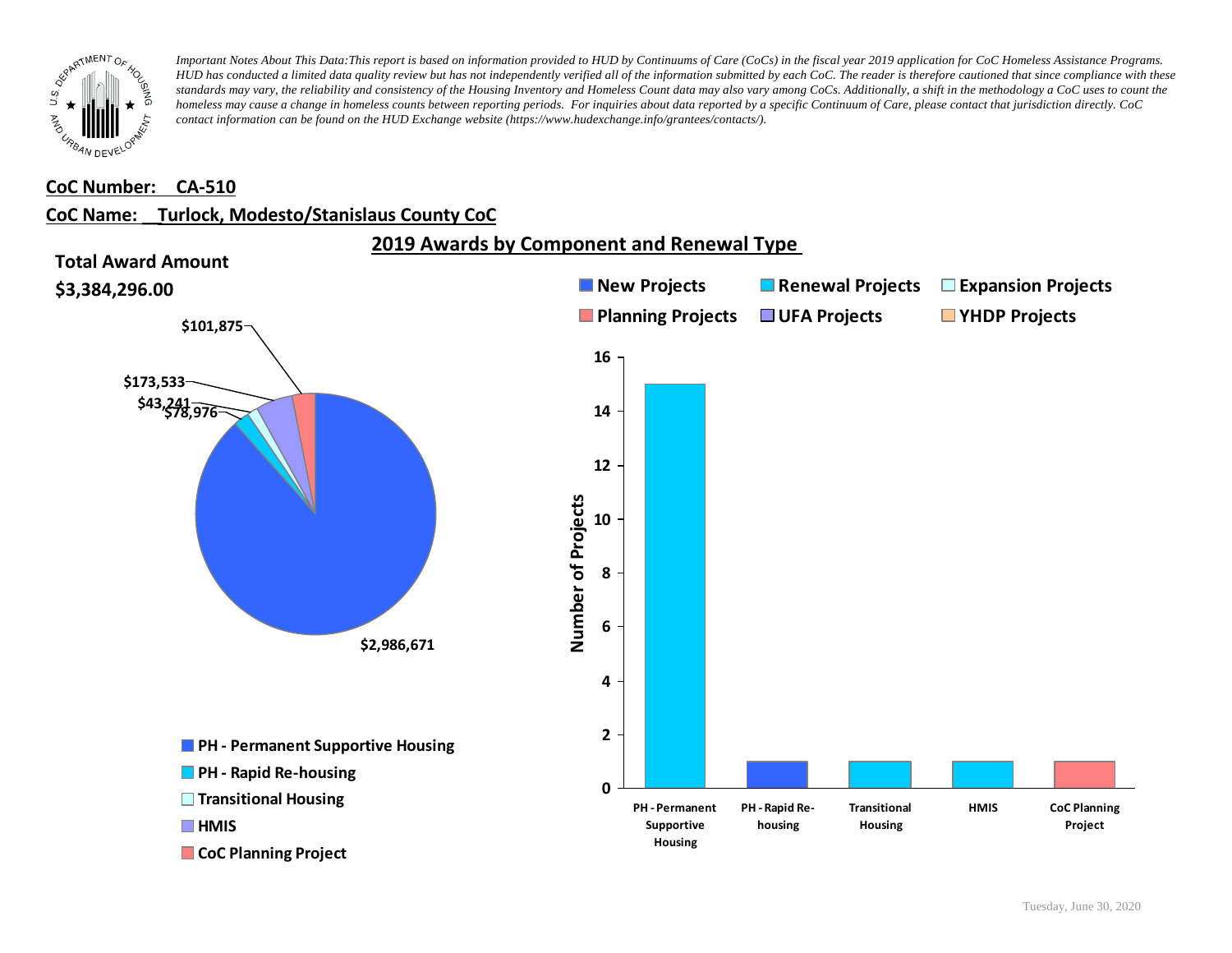

#### **CoC Number: CA-510**

### **CoC Name: \_\_ Turlock, Modesto/Stanislaus County CoC**



## **2019 Housing Inventory Summarized by Target Population and Bed Type**

<sup>1</sup> Adult & Child Beds refer to beds for households with one adult (age 18 or older) and at least one child (under the age of 18).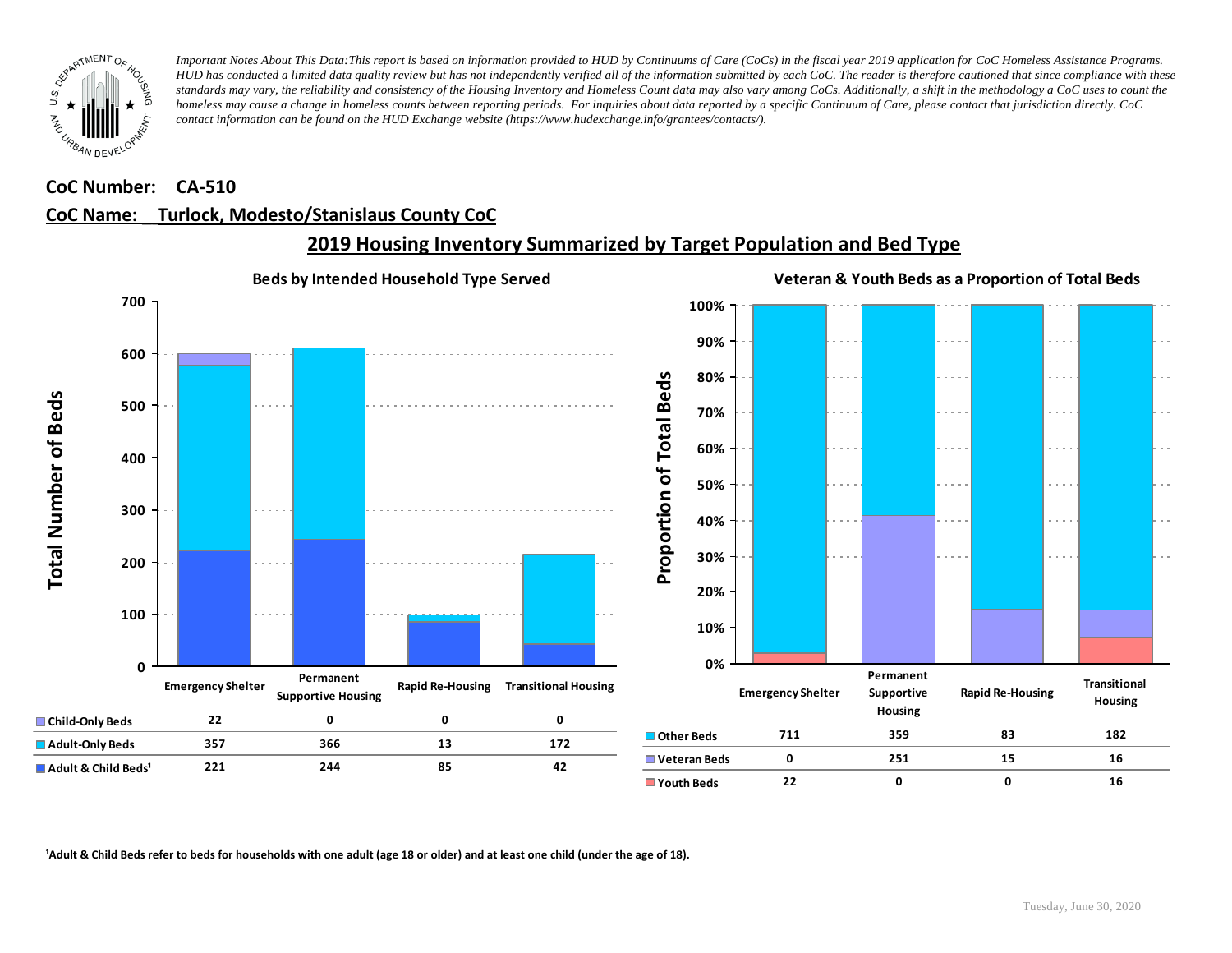

#### **CoC Number: CA-510**

## **CoC Name: \_\_ Turlock, Modesto/Stanislaus County CoC**

# **2019 Point in Time Count Summarized by Household Type**



\* Safe Haven programs are included in the Transitional Housing category.

¹This category includes single adults, adult couples with no children, and groups of adults. ²This category includes households with one adult and at least one child under age 18.

³This category includes persons under age 18, including children in one-child households, adolescent parents and their children, adolescent siblings, or other household configurations composed only of children.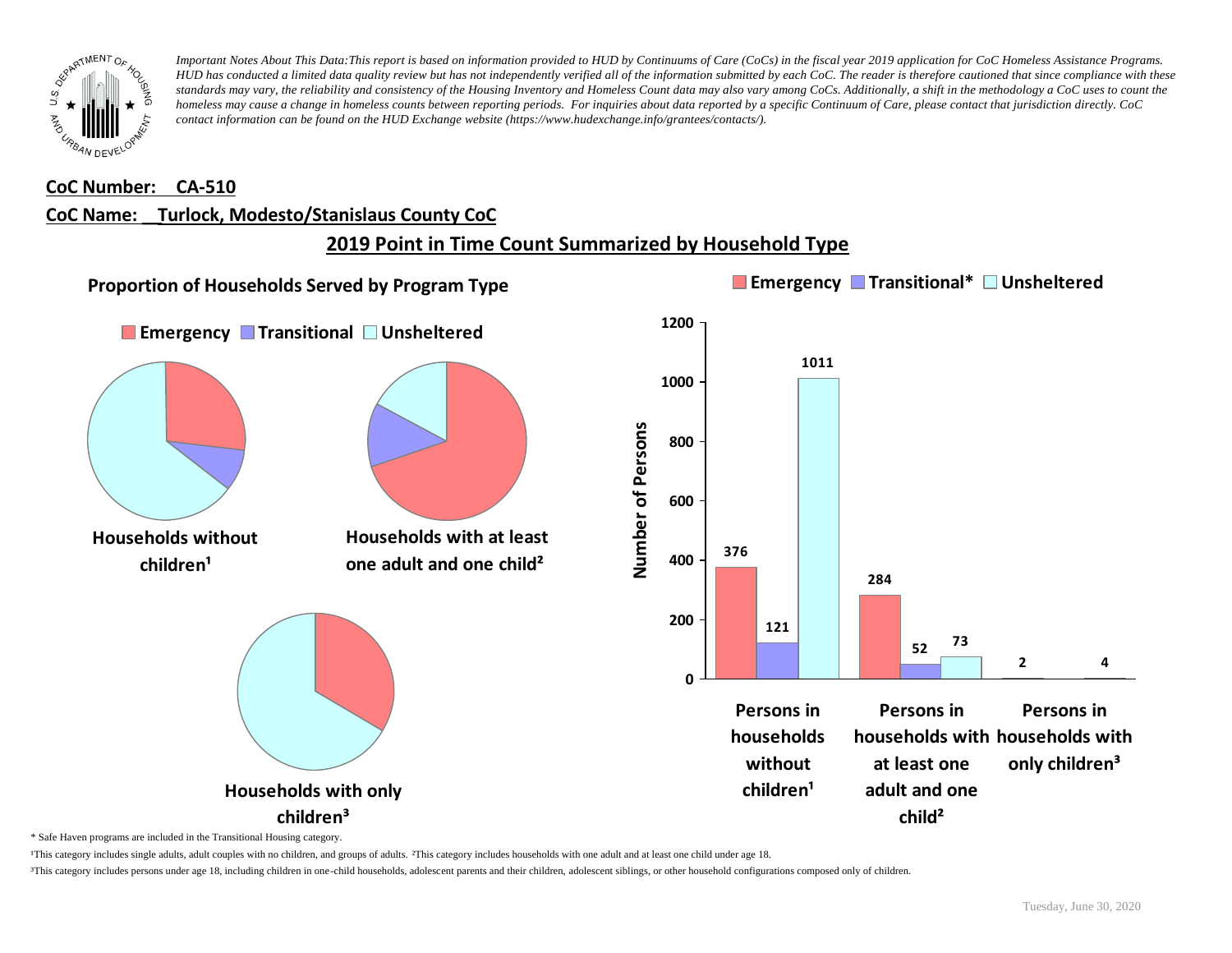

#### **CoC Number: CA-510**

#### **CoC Name: \_\_ Turlock, Modesto/Stanislaus County CoC**



## **2019 Point-In-Time Count Proportion of Persons in each Age Group by Household Type**

\* Safe Haven programs are included in the Transitional Housing category.

¹This category includes single adults, adult couples with no children, and groups of adults. ²This category includes households with one adult and at least one child under age 18.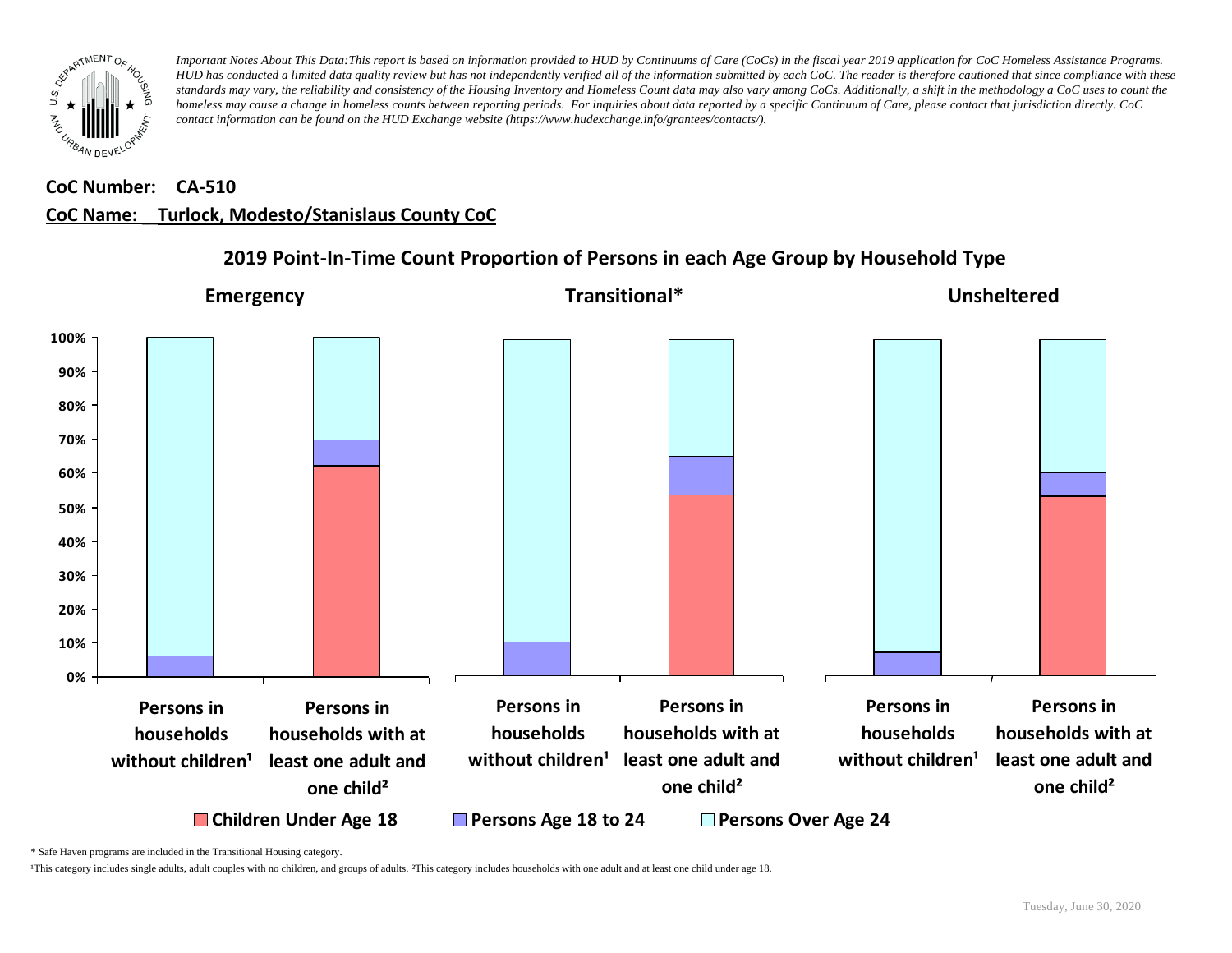

#### **CoC Number: CA-510**

#### **CoC Name: \_\_ Turlock, Modesto/Stanislaus County CoC**

#### **2019 Point in Time Count Summarized by Chronically Homeless by Household Type Emergency Transitional\* Unsheltered Emergency Transitional\* Unsheltered 6 200 182 5 180 5** Number of Households **160 Number of Households** Number of Persons **Number of Persons 140 4 120 3 3 100 78 80 2 60 40 1 16 20 9 0 0 Chronically Homeless households with at Chronically Chronically Chronically least one adult and one child² Homeless Homeless Homeless persons in persons in persons in households households with households with without at least one only children³** children<sup>1</sup> **adult and one**

\* Safe Haven programs are included in the Transitional Housing category.

¹This category includes single adults, adult couples with no children, and groups of adults. ²This category includes households with one adult and at least one child under age 18.

³This category includes persons under age 18, including children in one -child households, adolescent parents and their children, adolescent siblings, or other household configurations composed only of children.

**child²**